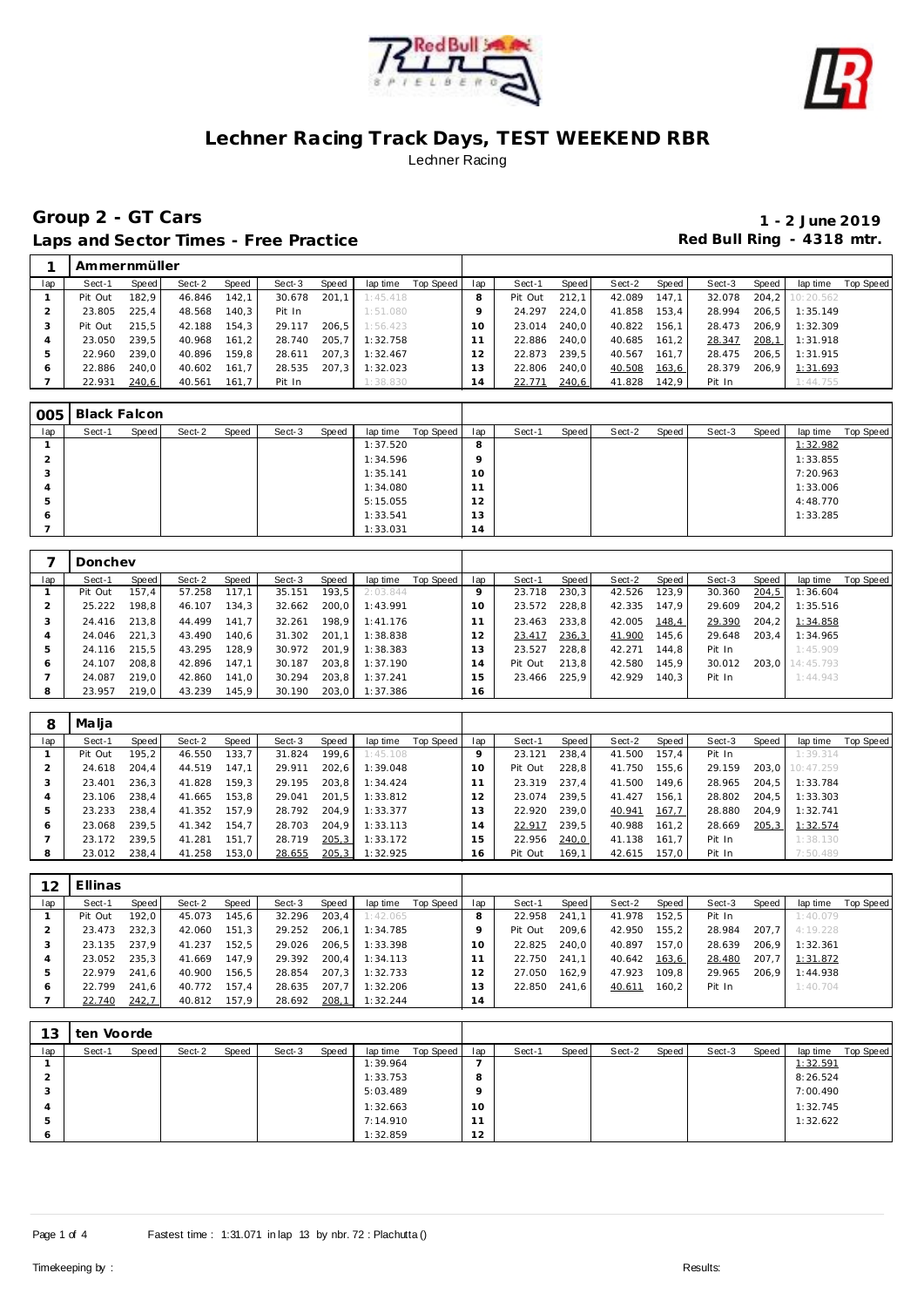



**Group 2 - GT Cars 1 - 2 June 2019** Laps and Sector Times - Free Practice **Red Bull Ring - 4318 mtr.** 

| 14      | Molitor 1 |       |         |       |        |       |          |           |                   |         |       |        |         |        |       |          |           |
|---------|-----------|-------|---------|-------|--------|-------|----------|-----------|-------------------|---------|-------|--------|---------|--------|-------|----------|-----------|
| lap     | Sect-1    | Speed | Sect-2  | Speed | Sect-3 | Speed | lap time | Top Speed | lap               | Sect-1  | Speed | Sect-2 | Speed I | Sect-3 | Speed | lap time | Top Speed |
|         | Pit Out   | 171.5 | 51.716  | 144.0 | 37.516 | 180.0 | 1:59.413 |           | 10                | 24.891  | 219.0 | 44.559 | 148.4   | 30.928 | 190,8 | 1:40.378 |           |
|         | 36.554    | 88.4  | :02.581 | 122.7 | Pit In |       | 2:27.634 |           | 11                | 25.325  | 220.4 | 43.800 | 147.1   | Pit In |       | 1:45.674 |           |
| -1      | Pit Out   | 144.7 | 56.603  | 123.0 | Pit In |       | 4:06.957 |           | $12 \overline{ }$ | Pit Out | 215.1 | 43.891 | 152.1   | 31.227 | 191.2 | 4:11.158 |           |
|         | Pit Out   | 204.0 | 47.232  | 154,3 | 33.367 | 186.5 | 9:43.837 |           | 13                | 24.891  | 219.9 | 43.907 | 149.2   | 31.115 | 189.8 | 1:39.913 |           |
| 5       | 25.359    | 217.7 | 45.909  | 36.4  | 31.915 | 188.2 | 1:43.183 |           | $^1$ 4            | 24.791  | 221.3 | 43.960 | 148.4   | 31.028 | 191,8 | 1:39.779 |           |
| $\circ$ | 25.163    | 219.5 | 44.378  | 144.4 | 31.674 | 190.1 | 1:41.215 |           | 15                | 24.684  | 222.6 | 43.538 | 151.7   | 30.656 | 191,8 | 1:38.878 |           |
|         | 24.959    | 219.5 | 44.299  | 148.8 | 31.511 | 190.5 | 1:40.769 |           | 6                 | 24.645  | 222,2 | 43.921 | 149,2   | 31.294 | 191.2 | 1:39.860 |           |
| 8       | 25.480    | 219.9 | 44.379  | 144.8 | 30.877 | 190.8 | 1:40.736 |           | 17                | 24.833  | 223,1 | 44.042 | 151.3   | Pit In |       | 1:57.928 |           |
| 9       | 25.303    | 217.7 | 43.984  | 148,4 | 31.285 | 190,1 | 1:40.572 |           | 18                |         |       |        |         |        |       |          |           |

| 16  | Hack    |       |        |       |        |       |          |           |                 |         |       |        |       |        |       |          |           |
|-----|---------|-------|--------|-------|--------|-------|----------|-----------|-----------------|---------|-------|--------|-------|--------|-------|----------|-----------|
| lap | Sect-1  | Speed | Sect-2 | Speed | Sect-3 | Speed | lap time | Top Speed | lap             | Sect-1  | Speed | Sect-2 | Speed | Sect-3 | Speed | lap time | Top Speed |
|     | Pit Out | 192.7 | 47.284 | 135.0 | 33.007 | 181.8 | 1:47.291 |           |                 | Pit Out | 229.8 | 41.888 | 146.3 | 29.684 | 204.2 | 3:56.695 |           |
|     | 25.004  | 231.3 | 42.615 | 148.4 | 31.571 | 201.1 | 1:39.190 |           | 10 <sup>°</sup> | 23.315  | 240.6 | 41.545 | 153,4 | 29.639 | 204.5 | 1:34.499 |           |
|     | 23.660  | 234,3 | 42.142 | 158.4 | 30.032 | 203.0 | 1:35.834 |           |                 | 23.098  | 241,1 | 41.018 | 157.4 | 29.414 | 205,3 | 1:33.530 |           |
|     | 23.228  | 237.4 | 41.483 | 159.8 | 29.927 | 203.8 | 1:34.638 |           |                 | 23.103  | 240.0 | 40.875 | 162,7 | 29.212 | 205,3 | 1:33.190 |           |
| 5   | 23.771  | 236.3 | 41.365 | 154.7 | 29.598 | 203,4 | 1:34.734 |           | 3               | 23.000  | 239.5 | 40.991 | 159.8 | 29.557 | 205,3 | 1:33.548 |           |
| Ô   | 23.235  | 238.4 | 41.141 | 153.8 | 29.620 | 204.2 | 1:33.996 |           | l 4             | 23.038  | 240.0 | 40.966 | 161.7 | 29.130 | 204.9 | 1:33.134 |           |
|     | 23.436  | 238.4 | 40.983 | 155,2 | 29.395 | 203,8 | 1:33.814 |           | 15              | 23.070  | 236.9 | 41.163 | 158.4 | 29.012 | 205,3 | 1:33.245 |           |
| 8   | 24.221  | 237.9 | 41.234 | 157.0 | Pit In |       | 1:42.063 |           | 16              | 23.106  | 241.1 | 40.915 | 162.2 | Pit In |       | 1:39.625 |           |

| 20  | Skoog   |       |        |       |        |       |          |           |     |         |       |        |       |        |       |          |           |
|-----|---------|-------|--------|-------|--------|-------|----------|-----------|-----|---------|-------|--------|-------|--------|-------|----------|-----------|
| lap | Sect-1  | Speed | Sect-2 | Speed | Sect-3 | Speed | lap time | Top Speed | lap | Sect-1  | Speed | Sect-2 | Speed | Sect-3 | Speed | lap time | Top Speed |
|     | Pit Out | 144.9 | 48.618 | 142.1 | 31.291 | 199.6 | 1:51.005 |           |     | Pit Out | 229.8 | 41.247 | 161.2 | 28.806 | 203.4 | 9:13.595 |           |
|     | 24.144  | 226.9 | 43.032 | 161.7 | 29.546 | 204,2 | 1:36.722 |           |     | 23.198  | 238.4 | 41.411 | 158.4 | 28.900 | 205.7 | 1:33.509 |           |
|     | 23.169  | 234.8 | 42.710 | 158.8 | 29.038 | 204.9 | 1:34.917 |           |     | 23.333  | 237.9 | 40.935 | 164.6 | 28.868 | 203.8 | 1:33.136 |           |
| 4   | 23.335  | 236.9 | 41.470 | 167,2 | 28.882 | 204.5 | 1:33.687 |           | 2   | 23.151  | 238.4 | 41.075 | 163.1 | 28.745 | 204.9 | 1:32.971 |           |
|     | 23.111  | 237.9 | 41.273 | 164,6 | 28.811 | 205,3 | 1:33.195 |           | 3   | 23.145  | 239.0 | 41.079 | 163,6 | 28.855 | 204,5 | 1:33.079 |           |
| 6   | 23.245  | 238.4 | 41.414 | 166.7 | 28.802 | 204.5 | 1:33.461 |           | 4   | 23.096  | 239,5 | 40.800 | 165,1 | 28.851 | 205.7 | 1:32.747 |           |
|     | 23.111  | 239,5 | 41.157 | 162,7 | 28.740 | 206,5 | 1:33.008 |           | -5  | 23.113  | 239,5 | 42.032 | 132.4 | Pit In |       | 1:41.831 |           |
| 8   | 23.280  | 239,5 | 41.146 | 164,6 | Pit In |       | 1:39.394 |           | 6   |         |       |        |       |        |       |          |           |

| 21      | Pereira |         |        |       |        |       |          |           |          |         |       |        |       |        |       |          |           |
|---------|---------|---------|--------|-------|--------|-------|----------|-----------|----------|---------|-------|--------|-------|--------|-------|----------|-----------|
| lap     | Sect-1  | Speed I | Sect-2 | Speed | Sect-3 | Speed | lap time | Top Speed | lap      | Sect-1  | Speed | Sect-2 | Speed | Sect-3 | Speed | lap time | Top Speed |
|         | Pit Out | 208.8   | 44.048 | 144.8 | 29.628 | 205,3 | 1:38.806 |           |          | Pit Out | 231.8 | 41.147 | 157.0 | 28.944 | 207.3 | 6:10.107 |           |
|         | 23.386  | 236.3   | 41.174 | 156.5 | 28.887 | 207.3 | 1:33.447 |           |          | 22.978  | 239.5 | 40.616 | 160.7 | 28.444 | 206.9 | 1:32.038 |           |
|         | 23.059  | 237.9   | 40.912 | 159.3 | 28.798 | 207.7 | 1:32.769 |           | $\Omega$ | 22.933  | 239.5 | 40.776 | 157.0 | 28.277 | 207.7 | 1:31.986 |           |
|         | 22.854  | 239.5   | 41.143 | 162.2 | 28.781 | 206.5 | 1:32.778 |           |          | 22.874  | 241.6 | 40.527 | 160,2 | 28.347 | 207.3 | 1:31.748 |           |
|         | 23.131  | 238.4   | 40.786 | 162.7 | 28.523 | 207.7 | 1:32.440 |           |          | 22.861  | 240.6 | 40.510 | 161,2 | 28.332 | 208,5 | 1:31.703 |           |
| $\circ$ | 22.890  | 239.0   | 40.752 | 162.2 | 28.560 | 206.1 | 1:32.202 |           | 13       | 22.830  | 242,2 | 40.559 | 164,6 | Pit In |       | 1:39.844 |           |
|         | 22.881  | 239,0   | 51.723 | 150.8 | Pit In |       | 1:52.095 |           | 14       |         |       |        |       |        |       |          |           |

|     | Simmenauer |       |        |       |        |       |          |           |                 |         |       |        |       |        |       |          |           |
|-----|------------|-------|--------|-------|--------|-------|----------|-----------|-----------------|---------|-------|--------|-------|--------|-------|----------|-----------|
| lap | Sect-1     | Speed | Sect-2 | Speed | Sect-3 | Speed | lap time | Top Speed | lap             | Sect-1  | Speed | Sect-2 | Speed | Sect-3 | Speed | lap time | Top Speed |
|     | Pit Out    | 186.4 | 49.602 | 146.7 | 30.849 | 203,0 | 1:47.375 |           |                 | Pit Out | 212.1 | 42.154 | 154.7 | 28.894 | 204.9 | 9:00.674 |           |
|     | 24.123     | 222,2 | 42.530 | 156.1 | 29.728 | 204.9 | 1:36.381 |           |                 | 23.226  | 237.4 | 41.335 | 155.6 | 28.959 | 205.7 | 1:33.520 |           |
| - 3 | 23.480     | 230.3 | 41.783 | 161.2 | 28.933 | 205.3 | 1:34.196 |           | 10 <sup>°</sup> | 23.248  | 237.4 | 42.528 | 158.8 | 28.811 | 204.2 | 1:34.587 |           |
|     | 23.438     | 234.3 | 41.596 | 160.7 | 28.773 | 206,5 | 1:33.807 |           |                 | 23.047  | 238,4 | 41.188 | 161.7 | 28.608 | 206,5 | 1:32.843 |           |
|     | 23.189     | 235.3 | 41.457 | 157.4 | 28.796 | 205.7 | 1:33.442 |           |                 | 23.046  | 238,4 | 40.860 | 160.7 | 28.560 | 205.7 | 1:32.466 |           |
| ō   | 23.215     | 232.8 | 41.434 | 162,7 | 28.678 | 205.7 | 1:33.327 |           | 3               | 23.190  | 237.4 | 41.172 | 157.4 | Pit In |       | 1:39.945 |           |
|     | 23.299     | 234,3 | 40.830 | 162,7 | Pit In |       | 1:39.870 |           | 4               |         |       |        |       |        |       |          |           |

| 33             | Rehkopf |       |        |       |        |       |          |           |                                  |        |       |        |       |        |       |          |           |
|----------------|---------|-------|--------|-------|--------|-------|----------|-----------|----------------------------------|--------|-------|--------|-------|--------|-------|----------|-----------|
| lap            | Sect-1  | Speed | Sect-2 | Speed | Sect-3 | Speed | lap time | Top Speed | lap                              | Sect-1 | Speed | Sect-2 | Speed | Sect-3 | Speed | lap time | Top Speed |
|                |         |       |        |       |        |       | 1:36.570 |           | 10 <sup>°</sup>                  |        |       |        |       |        |       | 1:35.750 |           |
| $\bigcap$<br>∼ |         |       |        |       |        |       | 1:34.911 |           | $-1$                             |        |       |        |       |        |       | 1:36.494 |           |
| 3              |         |       |        |       |        |       | 1:34.293 |           | 12                               |        |       |        |       |        |       | 1:35.126 |           |
| $\Delta$       |         |       |        |       |        |       | 1:33.479 |           | 13                               |        |       |        |       |        |       | 1:35.555 |           |
| $\mathcal{D}$  |         |       |        |       |        |       | 6:25.337 |           | $\overline{ }$<br>$\overline{4}$ |        |       |        |       |        |       | 5:52.170 |           |
| $\circ$        |         |       |        |       |        |       | 1:37.992 |           | 15                               |        |       |        |       |        |       | 1:35.549 |           |
|                |         |       |        |       |        |       | 1:37.553 |           | 16                               |        |       |        |       |        |       | 1:35.305 |           |
| 8              |         |       |        |       |        |       | 1:36.803 |           | $\overline{ }$<br>$\mathbf{A}$   |        |       |        |       |        |       | 1:34.910 |           |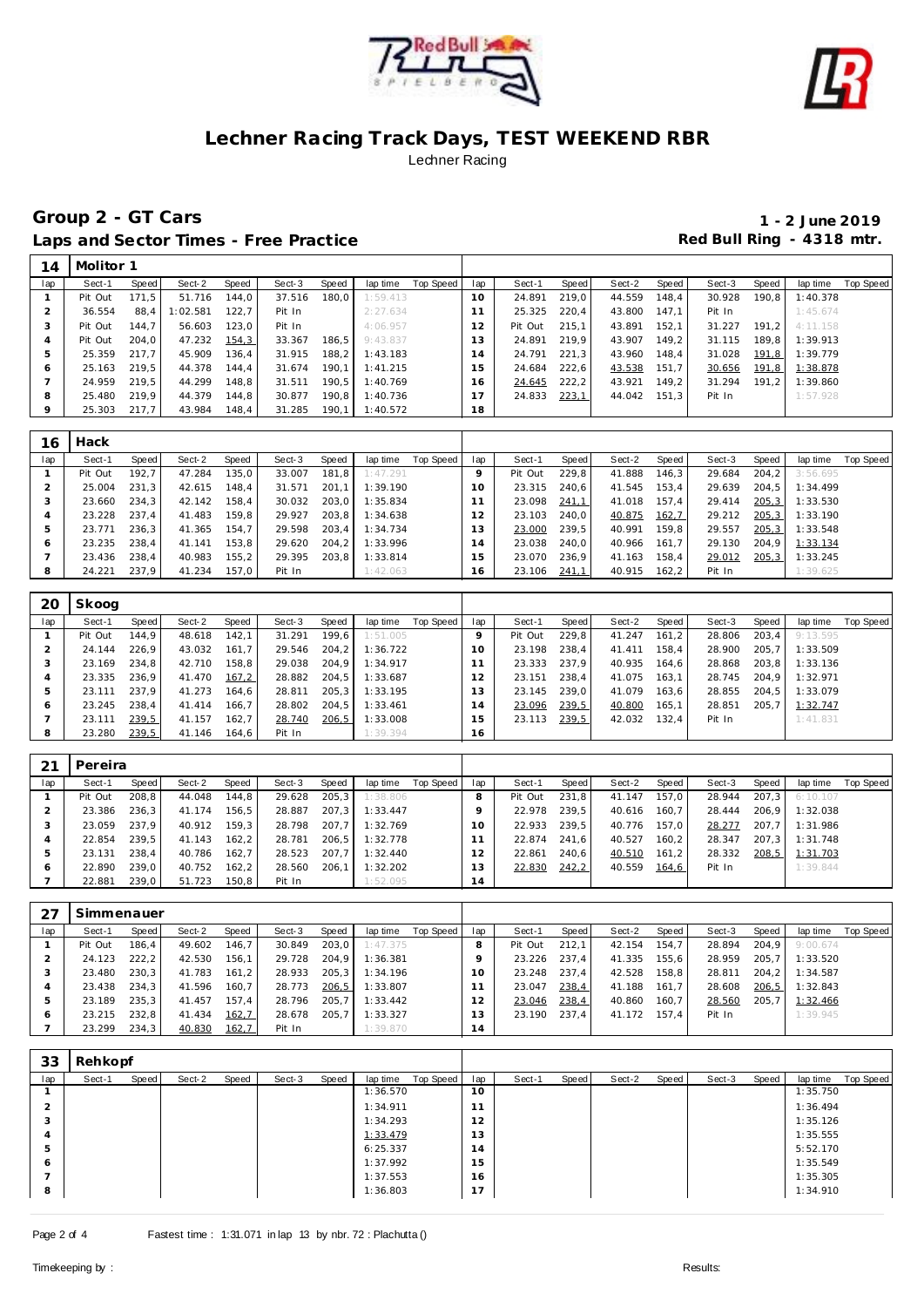



Group 2 - GT Cars<br>
Laps and Sector Times - Free Practice<br>
Laps and Sector Times - Free Practice<br> **1** - 2 June 2019

 $\mathbb{R}^n$  and  $\mathbb{R}^n$  and  $\mathbb{R}^n$ 

Laps and Sector Times - Free Practice

1:36.931 **18**

| 37  | Walilko |       |        |       |        |       |          |           |     |         |       |        |       |        |       |           |           |
|-----|---------|-------|--------|-------|--------|-------|----------|-----------|-----|---------|-------|--------|-------|--------|-------|-----------|-----------|
| lap | Sect-1  | Speed | Sect-2 | Speed | Sect-3 | Speed | lap time | Top Speed | lap | Sect-1  | Speed | Sect-2 | Speed | Sect-3 | Speed | lap time  | Top Speed |
|     | Pit Out | 110.7 | 50.087 | 135,7 | 33.410 | 195.7 | 1:59.829 |           | 10  | 23.312  | 237.9 | 41.731 | 148,4 | 28.736 | 205,7 | 1:33.779  |           |
|     | 25.957  | 204.0 | 44.920 | 145,6 | 29.372 | 204,5 | 1:40.249 |           | 11  | 23.060  | 239.0 | 41.377 | 154,3 | 28,900 | 205,3 | 1:33.337  |           |
|     | 23.590  | 231,8 | 42.094 | 151.3 | 29.157 | 205,3 | 1:34.841 |           | 12  | 23.153  | 238.4 | 41.465 | 151.7 | Pit In |       | 1:39.435  |           |
|     | 23.147  | 235,3 | 41.645 | 152,1 | 29.011 | 204,5 | 1:33.803 |           | 13  | Pit Out | 143,6 | 47.873 | 139,2 | 31.757 | 187,8 | 10:26.255 |           |
| 5   | 23.284  | 236,3 | 41.633 | 157.4 | 28.967 | 205,3 | 1:33.884 |           | 14  | 24.566  | 201.0 | 43.310 | 149,2 | 29.343 | 204,9 | 1:37.219  |           |
| 6   | 23.205  | 235,3 | 41.616 | 152.1 | 28.850 | 204.5 | 1:33.671 |           | 15  | 23.256  | 237.4 | 43.808 | 135.0 | 29.526 | 205,3 | 1:36.590  |           |
|     | 23.409  | 237.4 | 41.475 | 153.0 | 28.644 | 204.9 | 1:33.528 |           | 16  | 23.064  | 239.0 | 41.383 | 159.3 | 28.586 | 206,9 | 1:33.033  |           |
| 8   | 23.203  | 226,4 | 41.494 | 155,6 | Pit In |       | 1:41.318 |           | 17  | 22.973  | 240,0 | 41.379 | 154.3 | 28.598 | 206,9 | 1:32.950  |           |
| 9   | Pit Out | 228,3 | 41.683 | 153,0 | 29.134 | 203,4 | 5:54.748 |           | 18  |         |       |        |       |        |       |           |           |
|     |         |       |        |       |        |       |          |           |     |         |       |        |       |        |       |           |           |

| 72  | Plachutta |       |        |       |        |       |          |           |                |         |       |        |       |        |       |          |           |
|-----|-----------|-------|--------|-------|--------|-------|----------|-----------|----------------|---------|-------|--------|-------|--------|-------|----------|-----------|
| lap | Sect-1    | Speed | Sect-2 | Speed | Sect-3 | Speed | lap time | Top Speed | lap            | Sect-1  | Speed | Sect-2 | Speed | Sect-3 | Speed | lap time | Top Speed |
|     | Pit Out   | 227.8 | 41.744 | 149.2 | 29.977 | 201.5 | 1:34.935 |           | 11             | Pit Out | 231.3 | 41.411 | 158.8 | 28.749 | 204.2 | 9:26.836 |           |
|     | 23.399    | 234.3 | 40.667 | 156.5 | 28.942 | 203.0 | 1:33.008 |           | $\overline{2}$ | 23.083  | 234.8 | 39.786 | 161.2 | 28.397 | 205,3 | 1:31.266 |           |
|     | 23.274    | 234.8 | 40.383 | 166.7 | 28.886 | 204.9 | 1:32.543 |           | 3              | 22.935  | 236.9 | 40.058 | 162.2 | 28.078 | 204.2 | 1:31.071 |           |
|     | 23.232    | 235,8 | 40.691 | 157.9 | 28.988 | 204.9 | 1:32.911 |           | $\overline{A}$ | 23.147  | 234,8 | 39.962 | 168,2 | 28.665 | 204.5 | 1:31.774 |           |
|     | 23.392    | 234.8 | 40.768 | 157.9 | 28.666 | 204.2 | 1:32.826 |           | 5              | 23.046  | 235.3 | 39.946 | 162.2 | 28.152 | 204.9 | 1:31.144 |           |
| 6   | 23.083    | 237,4 | 40.709 | 156.1 | 28.638 | 203.8 | 1:32.430 |           | 16             | 22.963  | 236.3 | 40.052 | 158.4 | Pit In |       | 1:36.445 |           |
|     | 24.298    | 232,8 | 40.599 | 157.4 | 28.710 | 203.8 | 1:33.607 |           |                | Pit Out | 233.8 | 40.045 | 164.6 | 28.698 | 204.2 | 3:09.442 |           |
| 8   | 23.173    | 235.3 | 40.562 | 157.0 | 28.726 | 204.5 | 1:32.461 |           | 8              | 22.918  | 237,4 | 39.997 | 166.7 | 29.510 | 205,3 | 1:32.425 |           |
| 9   | 23.146    | 234.3 | 40.411 | 161.2 | 28.663 | 204.5 | 1:32.220 |           | 19             | 23.035  | 235.8 | 40.210 | 164.6 | Pit In |       | 1:40.412 |           |
| 10  | 23.233    | 236.3 | 40.928 | 150.4 | Pit In |       | 1:37.219 |           | 20             |         |       |        |       |        |       |          |           |

| 87  | Wagner  |       |        |       |        |       |          |           |     |         |       |        |       |        |       |          |           |
|-----|---------|-------|--------|-------|--------|-------|----------|-----------|-----|---------|-------|--------|-------|--------|-------|----------|-----------|
| lap | Sect-1  | Speed | Sect-2 | Speed | Sect-3 | Speed | lap time | Top Speed | lap | Sect-1  | Speed | Sect-2 | Speed | Sect-3 | Speed | lap time | Top Speed |
|     | Pit Out | 148.9 | 52.745 | 120.8 | 32.618 | 174.8 | 1:56.686 |           | 12  | 23.294  | 238,4 | 41.152 | 160.2 | 28.933 | 203,0 | 1:33.379 |           |
|     | 27.256  | 199.9 | 44.266 | 143,2 | 30.258 | 202,2 | 1:41.780 |           | 13  | 23.249  | 232,3 | 42.183 | 149.6 | 29.156 | 204,5 | 1:34.588 |           |
| 3   | 23.933  | 231.8 | 42.927 | 147.9 | 29.431 | 203.8 | 1:36.291 |           | 14  | 23.185  | 237.9 | 41.532 | 159.8 | 28.959 | 204.9 | 1:33.676 |           |
|     | 23.538  | 235,8 | 42.248 | 152,5 | 29.212 | 203,8 | 1:34.998 |           | 15  | 23.263  | 235,8 | 41.746 | 162,2 | 28.942 | 205,3 | 1:33.951 |           |
| 5   | 23.201  | 239,0 | 42.464 | 152,5 | 29.192 | 203,8 | 1:34.857 |           | 16  | 23.961  | 196.9 | 43.420 | 151.7 | Pit In |       | 1:41.844 |           |
| 6   | 23.271  | 237.4 | 41.938 | 158.8 | 29.163 | 204.9 | 1:34.372 |           | 17  | Pit Out | 224.0 | 42.055 | 155,6 | 29.121 | 203,8 | 6:25.575 |           |
|     | 23.356  | 237.9 | 41.491 | 155,6 | 29.103 | 204.2 | 1:33.950 |           | 18  | 23.275  | 237.4 | 41.651 | 154,7 | 29.400 | 201,5 | 1:34.326 |           |
| 8   | 23.331  | 238.4 | 41.464 | 157.4 | Pit In |       | 1:39.930 |           | 19  | 23.386  | 237.9 | 41.386 | 160.7 | 29.015 | 201.5 | 1:33.787 |           |
| 9   | Pit Out | 219.5 | 42.042 | 156.1 | 29.228 | 205,3 | 3:27.215 |           | 20  | 23.370  | 238.4 | 41.244 | 159.8 | 28.928 | 204,2 | 1:33.542 |           |
| 10  | 23.279  | 237.9 | 41.392 | 158.4 | 29.216 | 196,4 | 1:33.887 |           | 21  | 23.187  | 238.4 | 41.189 | 158,8 | 29.102 | 203,0 | 1:33.478 |           |
|     | 23.399  | 237.4 | 41.452 | 156,5 | 28.854 | 204.9 | 1:33.705 |           | 22  | 23.282  | 231.3 | 44.259 | 131.4 | Pit In |       | 1:44.969 |           |

| 88  | Barr    |       |        |        |        |       |          |           |                |         |       |        |       |        |       |           |           |
|-----|---------|-------|--------|--------|--------|-------|----------|-----------|----------------|---------|-------|--------|-------|--------|-------|-----------|-----------|
| lap | Sect-1  | Speed | Sect-2 | Speed  | Sect-3 | Speed | lap time | Top Speed | lap            | Sect-1  | Speed | Sect-2 | Speed | Sect-3 | Speed | lap time  | Top Speed |
|     | Pit Out | 162.7 | 48.199 | 143,2  | 31.789 | 198.5 | 1:49.445 |           |                | 23.200  | 237,4 | 41.169 | 151.7 | 28.904 | 204.9 | 1:33.273  |           |
|     | 24.301  | 225.0 | 42.985 | 150.8  | 29.997 | 201.9 | 1:37.283 |           | 12             | 23.218  | 236.9 | 41.216 | 158.4 | Pit In |       | 1:40.953  |           |
| 3   | 23.961  | 229.3 | 42.367 | 148.8  | 29.579 | 202.6 | 1:35.907 |           | 13             | Pit Out | 188.7 | 47.546 | 141.4 | 29.765 | 200.4 | 12:34.192 |           |
| 4   | 23.592  | 234,3 | 41.715 | 152,5  | 29.380 | 199,3 | 1:34.687 |           | $\overline{4}$ | 23.819  | 233,8 | 41.866 | 152,5 | 29.216 | 203.4 | 1:34.901  |           |
| 5   | 23.489  | 236.9 | 41.906 | 149.6  | 29.765 | 193.5 | 1:35.160 |           | 15             | 23.209  | 236.3 | 41.206 | 160.2 | 28.852 | 204.9 | 1:33.267  |           |
| 6   | 23.629  | 237.4 | 41.595 | 153,4  | 29.301 | 202,2 | 1:34.525 |           | 16             | 23.060  | 237.9 | 41.094 | 159.3 | 28.553 | 205,7 | 1:32.707  |           |
|     | 23.273  | 237.9 | 41.274 | 154.3  | 29.039 | 204.9 | 1:33.586 |           |                | 23.019  | 238.4 | 41.003 | 162,2 | 28.599 | 206,5 | 1:32.621  |           |
| 8   | 23.306  | 239.0 | 41.377 | 156.1  | 28.920 | 204.2 | 1:33.603 |           | 18             | 22.973  | 239,5 | 41.946 | 161.2 | 28.609 | 206,9 | 1:33.528  |           |
| 9   | 23.164  | 238.4 | 41.155 | 161, 2 | 29.142 | 205.3 | 1:33.461 |           | 19             | 23.796  | 236.9 | 46.685 | 134.7 | Pit In |       | 1:50.614  |           |
| 10  | 23.203  | 213,8 | 42.065 | 158,8  | 28.950 | 204,5 | 1:34.218 |           | 20             |         |       |        |       |        |       |           |           |

| 92  | Luca R. |       |        |       |        |        |          |           |     |         |       |        |       |        |       |          |           |
|-----|---------|-------|--------|-------|--------|--------|----------|-----------|-----|---------|-------|--------|-------|--------|-------|----------|-----------|
| lap | Sect-1  | Speed | Sect-2 | Speed | Sect-3 | Speed  | lap time | Top Speed | lap | Sect-1  | Speed | Sect-2 | Speed | Sect-3 | Speed | lap time | Top Speed |
|     | Pit Out | 147.1 | 55.159 | 140.3 | 30.361 | 201.1  | 2:01.831 |           |     | 23.083  | 234.8 | 41.106 | 163,6 | 28.854 | 205,3 | 1:33.043 |           |
| ∠   | 23.849  | 234,8 | 41.577 | 154,3 | 29.013 | 203,8  | 1:34.439 |           | 10  | 22.979  | 238,4 | 40.755 | 159.3 | 28.774 | 205.7 | 1:32.508 |           |
|     | 23.340  | 234.8 | 40.996 | 158.8 | 28.796 | 205,3  | 1:33.132 |           |     | 23.015  | 236.9 | 40.669 | 157.4 | 28.734 | 205.3 | 1:32.418 |           |
|     | 23.122  | 236.9 | 40.776 | 158,8 | 28.870 | 204.9  | 1:32.768 |           |     | 22.941  | 239,5 | 43.715 | 156,5 | Pit In |       | 1:41.617 |           |
| ь   | 23.059  | 237.9 | 40.708 | 161,2 | Pit In |        | 1:37.553 |           | 13  | Pit Out | 173.7 | 42.787 | 155,6 | 34.263 | 202.2 | 4:25.722 |           |
| O   | Pit Out | 201.0 | 47.428 | 158.8 | 28.673 | 205.7  | 4:01.139 |           | 14  | 23.022  | 239.0 | 40.845 | 159.3 | 28.827 | 206.5 | 1:32.694 |           |
|     | 22.979  | 238.4 | 40.722 | 160.2 | 28.636 | 204, 2 | 1:32.337 |           | 15  | 22.991  | 240,6 | 40.707 | 158.8 | 28.568 | 207,7 | 1:32.266 |           |
| 8   | 22.971  | 239,0 | 40.771 | 160,7 | 28.629 | 204,5  | 1:32.371 |           | 16. | 23.029  | 240,6 | 40.976 | 153,0 | 28.766 | 206,9 | 1:32.771 |           |